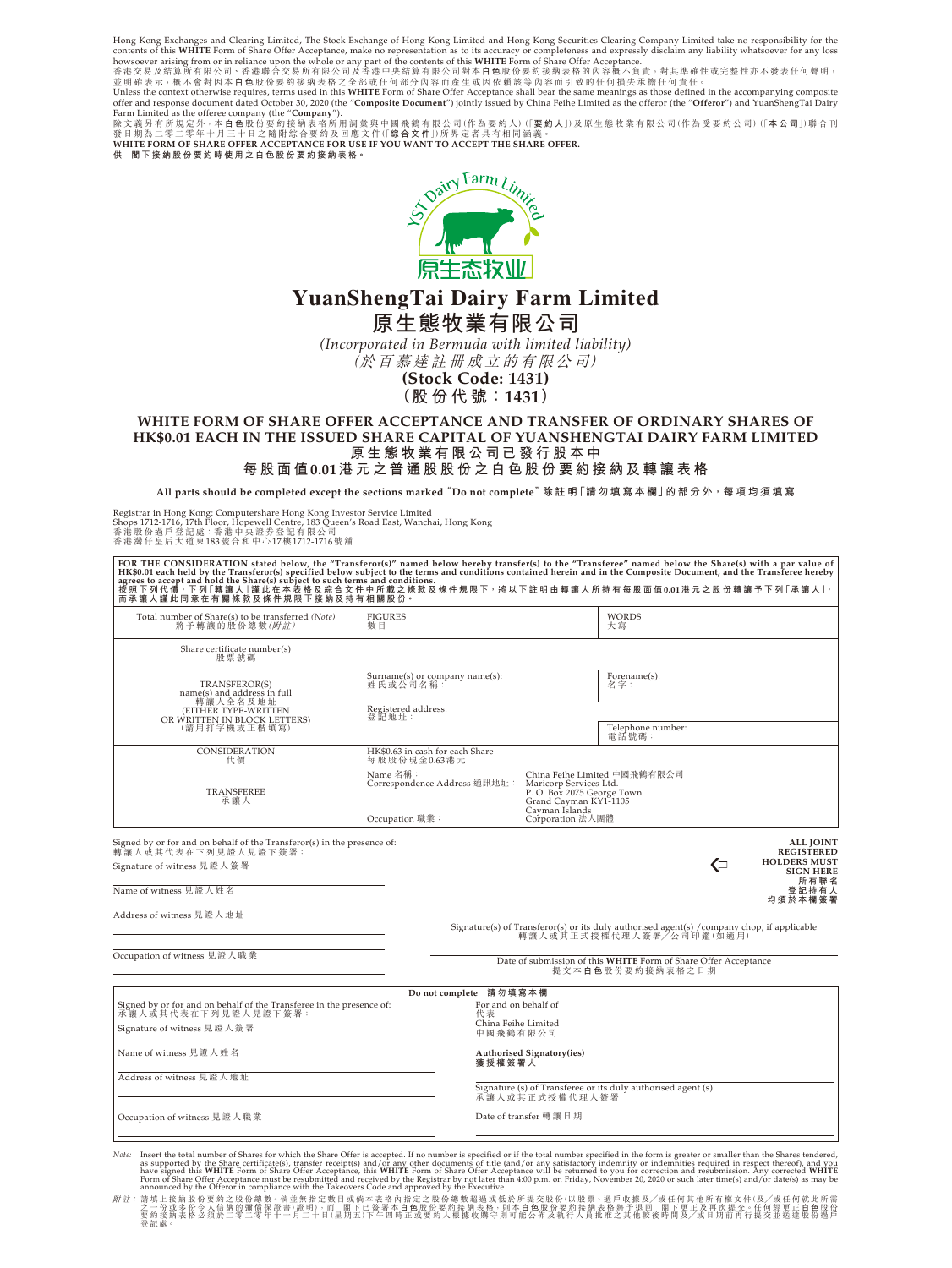**本白色股份要約接納表格乃重要文件,請即處理。**

**閣下如對本白色股份要約接納表格任何部分或應採取之行動有任何疑問,應諮詢 閣下之持牌證券交易商或註冊證券機構、銀行經理、律師、專業會 計師或其他專業顧問。**

#### **閣下如已將名下之股份全部售出或以其他方式轉讓,應立即將本白色股份要約接納表格及隨附之綜合文件送交買主或承讓人或經手買賣或轉讓之銀行、 持牌證券交易商、註冊證券機構或其他代理商,以便轉交買主或承讓人。**

中信里昂證券有限公司&代表要約人提出股份要約。向海外股東提出股份要約或曾受到有關司法權區之法例及規例影響。倘 閣下為海外股東, 閣下<br>應自行遵守所有適用法律及監管規定,並於有需要時尋求獨立法律意見。 閣下如欲接納股份要約,則有責任自行確保就此全可<br>法例及規例,包括但不限於取得可能所需之一切政府、外匯管制或其他同意,以及遵守一切所需之正式手續及監管或法律規定。 閣下亦須就此等司 法權區有關股份要約應付之任何有關發行費、轉讓費或其他稅項或徵費負全責。 閣下接納股份要約即構成 閣下问要約人、中信里昂證券有限公司、<br>中信里昂資本市場及本公司所作之聲明及保證,表示 閣下已遵守所有適用法例及規例以及根據所有適用法例及規例獲允許接收及接納股份要約(及 其任何修訂),而 閣下已根據一切必要正式手續及遵守監管或法律規定取得一切所需之政府、外匯管制或其他同意,並已就有關接納支付 閣下於任 何地區應付之所有發行費、轉讓費或其他稅項或徵費或其他所需款項,而有關接納將根據一切適用法例及規例屬有效及具約束力。本 **白 色** 股份要約接 納表格應與隨附之綜合文件一併閱覽。

## **本白色股份要約接納表格之填寫方法**

股份要約附帶條件。股東於填寫本日色股份要約接納表格前務請閲覽綜合文件及尋求專業意見(如有需要)。為接納中信里昂證券有限公司代表要約人<br>就按每股股份0.63港元之現金價格收購 閣下之股份所提出之股份要約, 閣下應填妥及簽署本**白色**股份要約接納表格背頁並將整份表格,連同 閣下 欲接納股份要約所涉及之股份數目之相關股票及╱或過戶收據及╱或任何其他所有權文件(及╱或就此所需任何令人可信納之一份或多份彌償保證書), **不遲於二零二零年十一月二十日(星期五)下午四時正(或要約人按照收購守則並經執行人員同意後可能決定及公佈之有關較後時間及╱或日期)**郵寄或 由專人送交 **股份過戶登記處香港中央證券登記有限公司,地址為香港灣仔皇后大道東183號合和中心17樓1712-1716號 舖**(須 註 明「**原生態牧業有限公司 股份要約**」)。綜合文件附錄一所載之條文納入本 **白 色** 股份要約接納表格並構成其中部分。

## **有關股份要約之白色股份要約接納表格**

## **致: 要約人及中信里昂證券有限公司**

- 1. 本人╱吾等一經簽立本 **白 色** 股份要約接納表格之背頁(不論該表格是否已註明日期),本人╱吾等之承繼人及受讓人將受此約束,並將構成:
	- (a) 本人╱吾等不可撤回地就本 **白 色** 股份要約接納表格上所註明之股份數目,按照及根據綜合文件及本 **白 色** 股份要約接納表格所述之代價及受 其條款及條件所規限,接納綜合文件所載由中信里昂證券有限公司代表要約人提出之股份要約;
	- (b) 本 人╱吾 等 不 可 撤 回 地 指 示 及 授 權 要 約 人 及╱或 中 信 里 昂 證 券 有 限 公 司 或 彼 等 各 自 代 理,代 表 本 人╱吾 等 交 付 隨 附 經 本 人╱吾 等 正 式 簽 署 之過戶收據及╱或其他所有權文件(如有)(及╱或就此所需任何令人可信納之一份或多份彌償保證書),憑此向本公司或股份過戶登記處領 取本人╱吾等就股份應獲發之股票,並將有關股票送交股份過戶登記處,以及授權及指示股份過戶登記處按照股份要約之條款及條件持有<br>該等股票,猶如該等股票已連同本**白色**股份要約接納表格一併交回股份過戶登記處;
	- (c) 本人╱吾等不可撤回地指示及授權要約人及╱或中信里昂證券有限公司或彼等各自之代理,就本人╱吾等根據股份要約條款應得之現金代 價(扣除本人╱吾等就本人╱吾等接納股份要約應付之賣方從價印花稅),以「不得轉讓-只准入抬頭人賬戶」方式向本人╱吾等開出劃線支票, 然後儘 早惟無論如何於(i)無條件日,及(ii)股份要約正式完成接納及要約人(或其代理)收到該等接納之相關所有權文件(以較後者為準)之後<br>的七(7)個營業日內,按以下地址以平郵方式寄予以下人士,或倘並無於下欄填上姓名及地址,則按本公司股東名冊所示登記地址寄予本人 或吾等當中名列首位者(如屬聯名登記股東),郵誤風險概由本人╱吾等承擔;

(附註: 倘收取支票之人士並非登記股東或名列首位之聯名登記股東,則請在本欄填上該名人士之姓名及地址。)

- **姓名:**(請用正楷填寫)
- **地址:**(請用正楷填寫)
- (d) 本人╱吾等不可撤回地指示及授權要約人及╱或中信里昂證券有限公司及╱或股份過戶登記處及╱或彼等任何一方可能就此指定之人士, 代表本人╱吾等製備及簽立香港法例第117章印花稅條例規定本人╱吾等作為根據股份要約出售股份之賣方須製備及簽立之成交單據,並按 照該條例之條文安排該單據加蓋印花及安排在本 **白 色** 股份要約接納表格背書證明;
- (e) 本人╱吾等不可撤回地指示及授權要約人及╱或中信里昂證券有限公司及╱或股份過戶登記處及╱或彼等任何一方可能指定之人士,代表本人╱ 吾等填妥及簽立本**白色**股份要約接納表格或任何有關本人╱吾等接納股份要約之文件<sup>,</sup>並作出任何其他可能屬必要或權宜之行為<sup>,</sup>以將本人╱<br>吾等交回以接納股份要約之股份轉歸要約人及╱或其可能指定之人士所有;
- (f) 本人╱吾等承諾於可能屬必要或合宜時簽立有關其他文件及作出有關行為及事項,以進一步確保本人╱吾等根據接納股份要約呈交之股份<br>轉讓予要約人或其可能指定之人士 ;而該等股份已繳足股款且不附帶任何第三方權利、留置權、抵押、衡平權、不利權益和產權負擔限制<br>並連同累算或附帶之一切權利,包括但不限於收取所有於記錄日期當日或之後宣派、作出或支付的股息(不論未期或中期)及其他分派(如有) 之權利,前提是記錄日期為股份要約作出當日或之後日期(即寄發綜合文件之日期);及
- (g) 本人╱吾等同意追認要約人及中信里昂證券有限公司及╱或本公司或彼等各自之代理或彼等任何一方可能指定之人士於行使本表格所載任 何權利時可能作出或進行之各種行動或事宜。
- 2. 本人╱吾等明白本人╱吾等接納股份要約,將被視為構成本人╱吾等向要約人、中信里昂證券有限公司、中信里昂資本市場及本公司聲明及保證, (i)本人╱吾等所持將根據股份要約被收購之股份,於出售時概不附帶任何產權負擔,並連同提出股份要約當日或之後附帶或累算之一切權利,包<br>括但不限於收取所有股息及其他分派(如有)之權利,前提是記錄日期為股份要約作出當日或之後日期(即寄發綜合文件之日期);及(ii)本人╱吾等 並無採取或遺漏任何行動而將會或可能致使要約人、彼等之實益擁有人及與彼等任何一方一致行動人士、本公司、中信里昂證券有限公司、中信 里昂資本市場或任何其他人士違反任何地區與股份要約或本人╱吾等接納股份要約有關之法律或監管規定,且本人╱吾等根據所有適用法例及 規例獲允許接收及接納股份要約及其任何修訂,而按照所有適用法例及規例,該接納乃屬有效及具有約束力。
- 3. 倘本人/吾等之接納按照股份要約條款屬無效,則上文第1段所載之所有指示、授權及承諾將告終止。在此情況下,本人/吾等授權並懇請 閣下<br>將本人/吾等之股票及/或過戶收據及/或任何其他所有權文件(及/或或此所需任何令人可信納之一份或多份彌償保證書)連同已正式註婚之<br>**白色**股份要約接納表格以平動方式一併寄予上文第1(c)段所列之人士及地址,或如未有列明姓名及地址,則按本公司股東名冊所示登記地址寄予 本人或吾等當中名列首位者(如為聯名登記股東),郵誤風險概由本人╱吾等承擔。

附註: 倘本人╱吾等於接納股份要約時提交過戶收據,而要約人及╱或中信里昂證券有限公司或彼等之任何代理在此期間代表本人╱吾等從本公司或股 份過戶登記處領取有 關股票,則發還予本人╱吾等者將為該(等)股票而非過戶收據。

- 4. 本人╱吾等附上本人╱吾等持有之全部╱部分股份之相關股票及╱或過戶收據及╱或任何其他所有權文件(及╱或就此所需並令人可信納之一份或 多份彌償保證書),將由 閣下按股份要約之條款及條件持有。
- 5. 本人╱吾等向要約人、中信里昂證券有限公司、中信里昂資本市場及本公司保證及聲明,本人╱吾等為本**白色**股份要約接納表格所列股份數目之<br>登記股東,而本人╱吾等有十足權利、權力及授權以接納股份要約之方式,向要約人出售及移交本人╱吾等股份之所有權及擁有權。
- 6. 本人/吾等向要約人、中信里昂證券有限公司、中信里昂資本市場及本公司保證及聲明,本人/吾等已遵守所有適用法例及規例,以及根據所有<br>適用法例及規例獲允許接納股份要約及其任何修訂;而本人/吾等已取得一切所需政府、外匯管制或其他方面之同意,以及遵守所有必要正式手<br>續及監管或法律規定辦理一切登記或存檔手續;且本人/吾等已支付本人/吾等就該接納應付之所有發行費、轉讓費或其他税項或徵費或其他所<br>需款項;而有關接納將根據一切適用法例及規例屬有效及具
- 7. 本人╱吾等向要約人、中信里昂證券有限公司、中信里昂資本市場及本公司保證,本人╱吾等將就支付在本公司股東名冊所示本人╱吾等地址所 在司法權區關於本人╱吾等接納股份要約方面之任何轉讓或其他稅項及徵稅負全責。
- 8. 本人╱吾等知悉,除綜合文件及本白色股份要約接納表格明文規定外,據此作出之所有接納、指示、授權及承諾均不可撤回。
- 9. 本人╱吾等知悉,本人╱吾等以接納股份要約之方式售予要約人之股份將以要約人或其代名人之名義登記。
- 10. 本人╱吾等明白,任何 **白 色** 股份要約接納表格、股票及╱或過戶收據及╱或任何其他所有權文件(及╱或就此所需任何令人可信納之一份或多份彌 債保證書)概不獲發收據。本人╱吾等亦明白所有文件將以平郵方式寄出,郵誤風險概由本人╱吾等自行承擔
- 11. 本人╱吾等就根據股份要約已獲接納或被視為已獲接納,而其接納並未被有效撤回及並非以要約人之名義或按其指示登記之股份,在股份發售 於各方面成為或宣佈成為無條件的規限下,向要約人、中信里昂證券有限公司、中信里昂資本市場及本公司不可撤回地承諾、聲明、保證及同意(以 約束本人╱吾等之繼承人及受讓人):
	- (a) 本人╱吾等授權本公司及╱或其代理將可能須向本人╱吾等作為本公司股東寄發之任何通告、通函、單據或其他文件或通訊(包括任何股票及╱ 或因將該等股份轉為證書形式而發出之其他所有權文件)送交股份過戶登記處(**地址為香港灣仔皇后大道東183號合和中心17樓1712-1716號舖**) 予要約人;
	- (b) 不可撤回地授權要約人或其代理代表本人/吾等簽署任何同意書,同意縮短本公司任何股東大會通知期,及/或出席及/或簽立有關該等 股份之代表委任表格以委任要約人提名之任何人士出席相關股東大會(或其任何續會),以及代表本人╱吾等行使該等股份所附帶之投票權, 而該等投票權將以要約人全權酌情釐定之方式作出投票;及
	- (c) 本人╱吾等協定,在未經要約人之同意下不會行使任何有關權利,以及本人╱吾等不可撤回地承諾不會就任何股東大會委任代表或親身出 席股東大會,以及在上文規限下,如本人╱吾等以往已就本公司股東大會委任代表(而該代表並非要約人或其代名人或獲委任人士)出席該 等大會或作出投票,則本人╱吾等謹此明示撤回有關委任。
	- 為免生疑問,香港中央結算有限公司或香港中央結算(代理人)有限公司將概不作出或受限於任何上述聲明或保證。